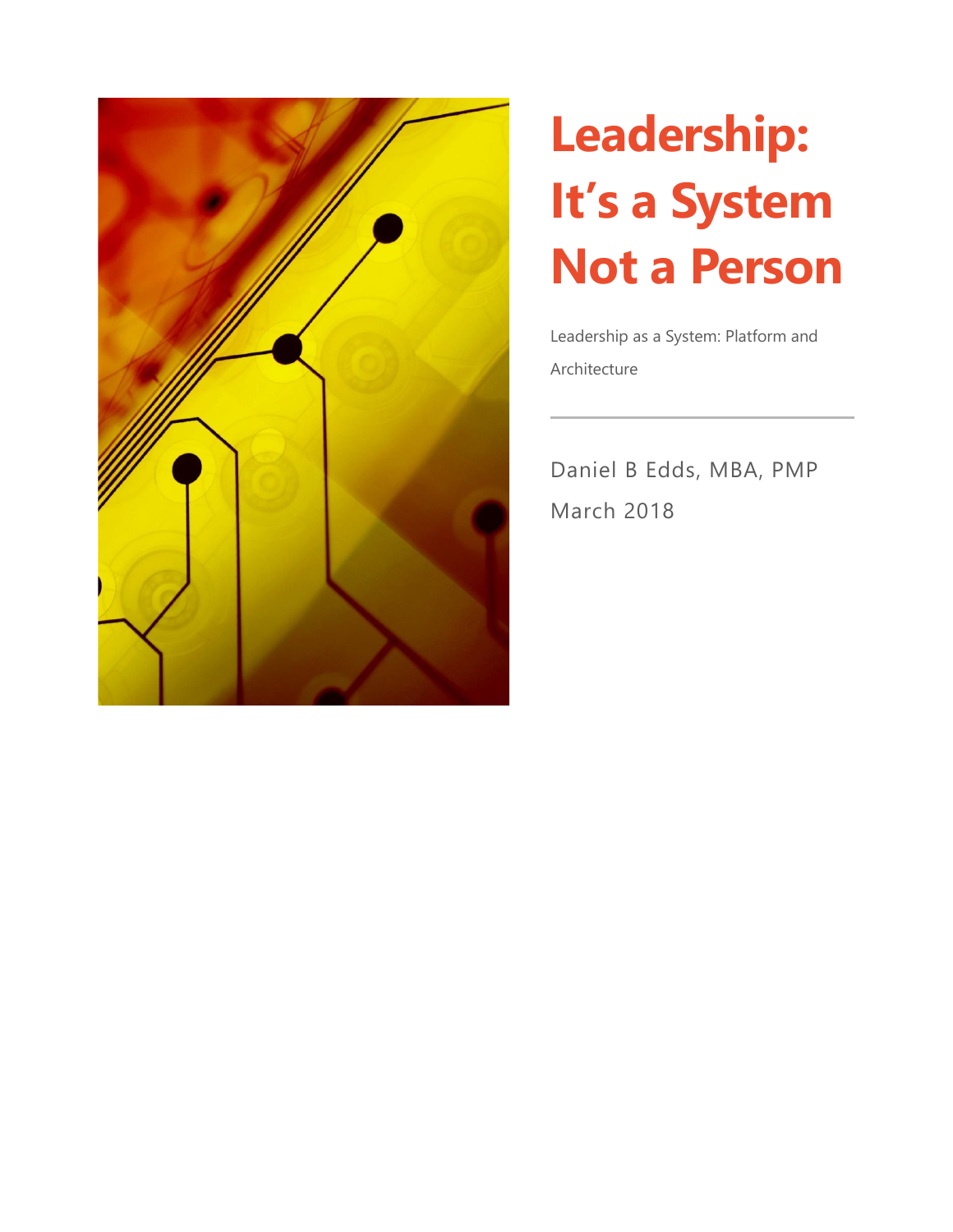# **The Case for the Leadership - System**

A 2016 article written by Barbara Kellerman of the Harvard Kennedy School of Government and published by the American Academy of Arts and Sciences states: Leadership –It a *System*, Not a Person! <sup>1</sup>She goes on to argue convincingly that our current obsession with developing the heroic leader by classroom instruction is simply foolish and counterproductive. The reason is because enterprise leadership is about the system of leadership and seldom about the individual. Enterprise leadership as a system, stands in clear contrast to John Maxwell's bestselling book - *21 Irrefutable Laws of Leadership – Follow them and People Will Follow You*. Under this model, the primary function of a leader is gaining followers – to what end or purpose – anybody's guess. Enterprise leadership is about developing and designing a robust leadership system because only the system has the power to maximize the collective value of all key elements of the enterprise. Peter Drucker states: (the) *Organization is a means of multiplying the strength of an individual*. <sup>2</sup>Or as an article published by the Harvard Business Review (Oct 2016) describing the failure of leadership training – *individuals (training participants) had less power to change the system surrounding them than that the system had to shape them<sup>3</sup> .* So, if the system has more power than the individual, let's develop great systems that will deliver maximum value to the customer.

## **Leadership System – Platform and Architecture**

In her classic, *Thinking in Systems*, author Donella Meadows defines a system as being constructed of three components: *elements, interactions*, and a *purpose or function*. Of these three, she states, the

purpose has the most power to impact the whole system. By applying systems theory to enterprise leadership, we can identify these three components as:

- 1) **Elements –** workforce, customers or patients, and knowledge & information (for knowledge based industries primarily);
- 2) **Interactions** the rules, routines, and relationships that govern the interactions of each element; and
- 3) **Core Purpose.** The purpose is the system output or the primary requirement. It focuses the enterprise on how individual leaders lead so that the enterprise has the best opportunity to achieve its mission.

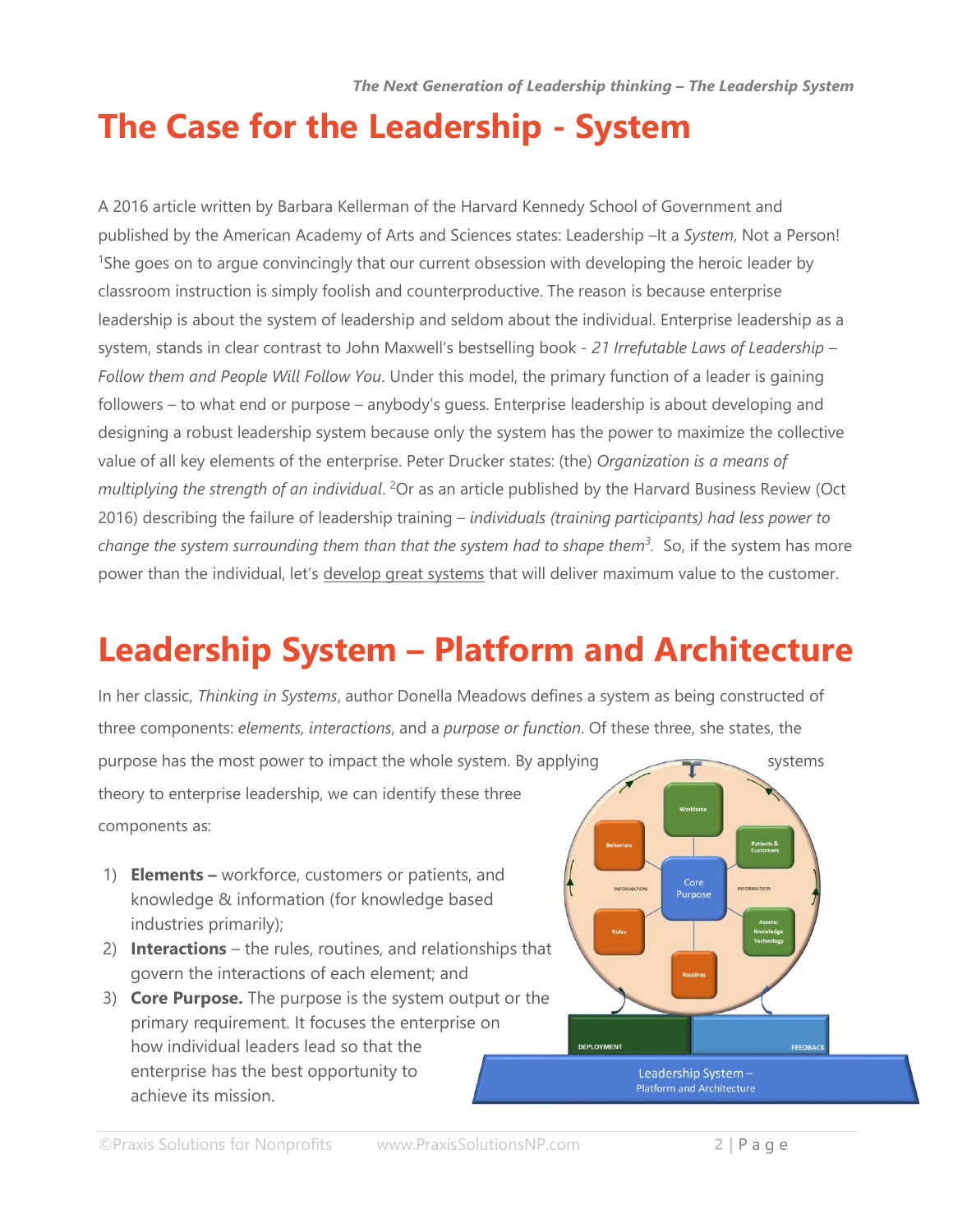#### *The Next Generation of Leadership thinking – The Leadership System*

In addition, to by a complete leadership system it must have a performance metric (feedback loop) to determine effectiveness and a process of deploying the system throughout enterprise as the graphic illustrates.

**Case:** When Paul O'Neil stepped down from the Alcoa Company after 13 years of stellar performance, it was safer to work in an Alcoa aluminum foundry than work in the back office of an insurance company. O'Neil had designed a leadership system, with a principal purpose - worker safety. The most important operational metric was not financial. It was worker safety. Individual leaders performed to the requirements of a leadership system that demanded safety be its chief function and purpose. The result was the best financial performance Alcoa ever enjoyed. This was a leadership system with intentional design<sup>4</sup>.

However, most leadership systems are not designed or designed poorly. Without intentional design, individual leaders default to a system where their primary purpose or function is to attract followers and acquire power. The results are all too frequently revenues at any cost, profits at any price, and production at any risk. **Case:** In September 2016 OSHA sited a major automotive parts manufacturer and its staffing agency for repeated safety violations causing injury to workers. The most notable of which was a robot which malfunctioned and stopped. A young woman, struggling to meet demands of leaders who required quota be maintained at any cost, stepped in to clear a sensor fault. It abruptly restarted, crushing her to death.<sup>5</sup>

### **Example of Leadership System Design**

In his book, *The Power of Habits*, author Charles Duhigg tells the story of Rhode Island Hospital. At one time, it was a place of feudal fights where nurses were pitted against surgeons. An elderly man was brought in with a Subdural Hematoma. Immediate surgery was required. Ignoring both hospital protocols and repeated caution from the nurses that standard consent forms were not properly completed the surgeon went ahead with the surgery and told the nurses: (Quoting Duhigg): *"If that's what you want, then call the fucking ER and find the family! In the meantime, I'm going to save his life."*  $6$ Within two weeks the man was dead. The surgeon operated on the wrong side of the man's head. It would be easy to say that the fault was the surgeon's and he should be dismissed, (he was). However, over the next four years similar accidents occurred for which the hospital paid \$500,000 in fines.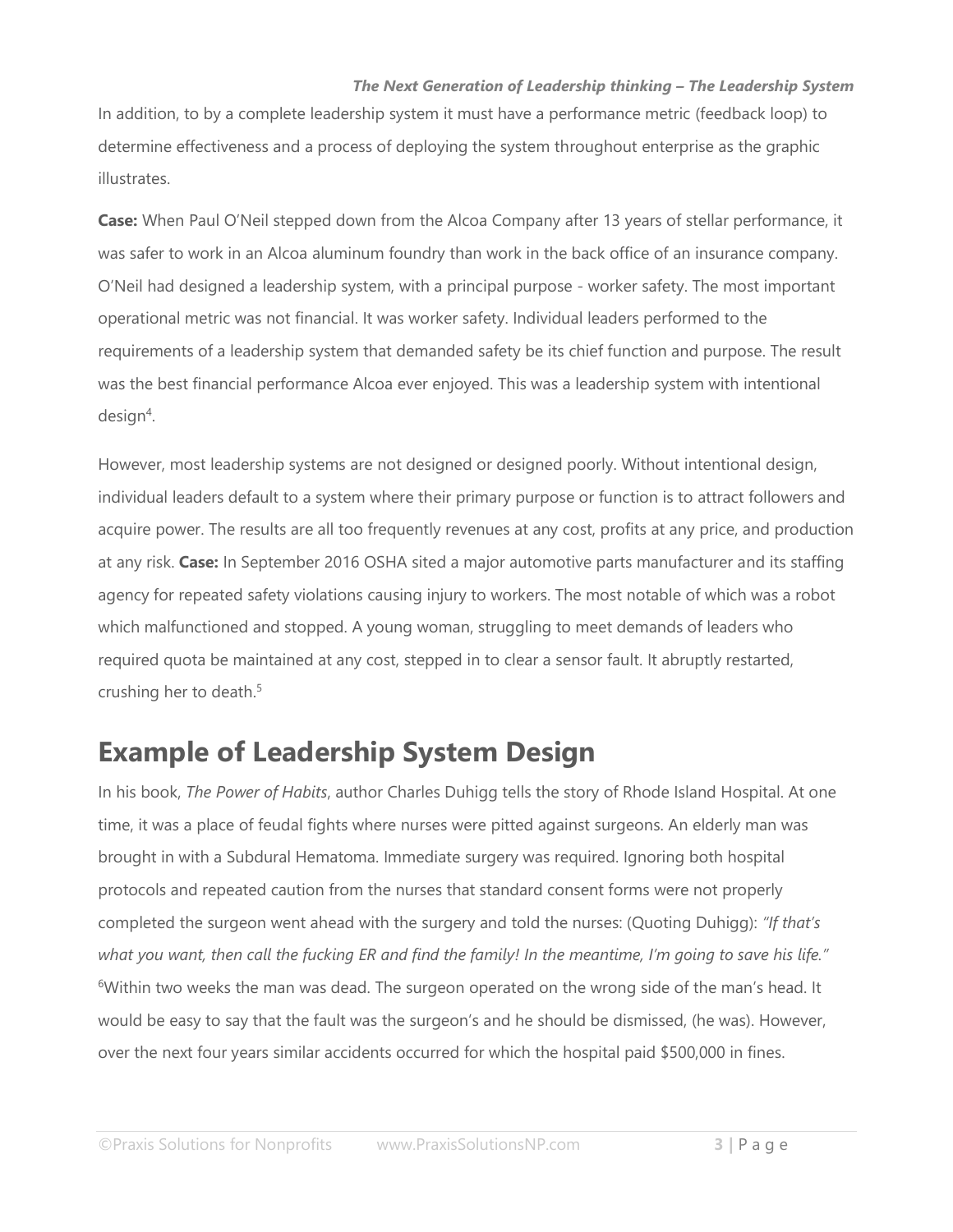#### *The Next Generation of Leadership thinking – The Leadership System*

The good news is that changes were made. It might be obvious to say, they implemented check lists and other procedural changes to insure patient safety. However, the stronger reality is that they transformed the entire leadership system. Leaders become subservient to the requirements of a designed system rather than every leader managing according to personal style. The result was a dramatic increase in patient safety and they were honored with a prestigious award for Critical Nursing. Where the old leadership system put the surgeon at the top of the pyramid with virtual unquestionable authority, the new system empowered everyone around the care of the patient – delivering maximum value. Duhigg concludes with an example of a routine surgery performed by an experienced and well trained surgeon. Before he started he went through a check list but missed a minor point. In response, the youngest and least experienced nurse pointed out the error which was welcomed by the surgeon.

#### **System Designed to Deliver Maximum Value**

A leadership system, therefore, is what connects individual leaders, and organizes the elements they control with the critical relationships to produce the desired outcome – *maximum value*. Without a designed system, individual leaders function according to personal style and produce results that are highly variable and sometimes catastrophic. With a designed system, all leaders operate according to the requirements of the system which is designed to produce predictable maximum value. In the Rhode Island Hospital example, the surgeons recognized the nurses as part of a total system of patient care. It was not a matter of power and control. It was about more medical value delivered to the patient.